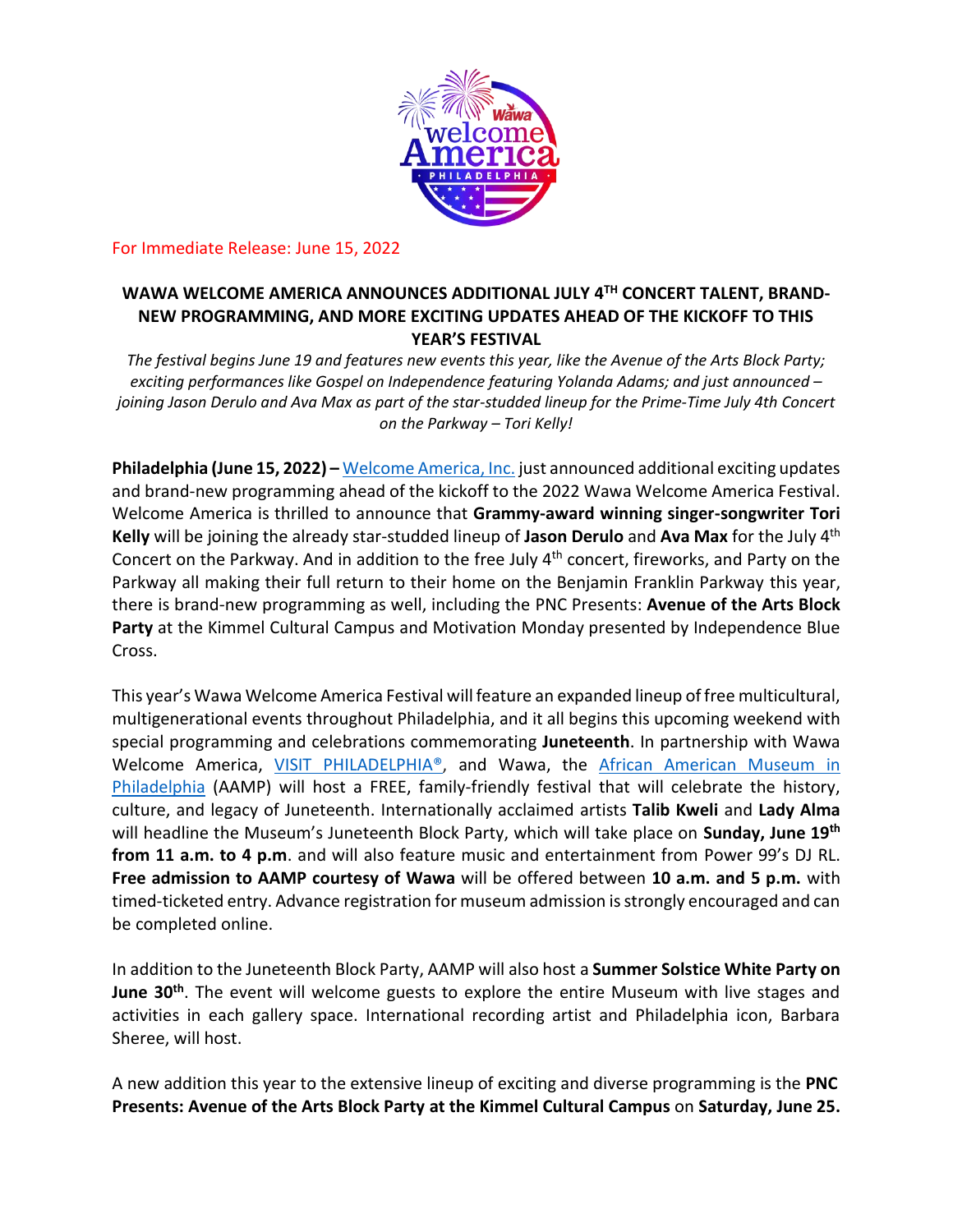

Enjoy live performances on PNC Arts Alive Stage from local and world-renowned artists, including three-time Emmy Award-winning Bill Jolly, Rated Art, and Zo, featuring lead singer Gina Castanzo from NBC's *The Voice*. Kids and kids-at-heart can slide down the 120-foot slide or zip across Broad Street on the 100-foot zip-line - both FREE of charge! Sip a cocktail at the Garces Beer Garden and grab a bite to eat from one of the many local food trucks or nearby restaurants. Get crafty with Mural Arts Philadelphia and participate in creating unique chalk art, then shop local vendors and snag free giveaways from festival sponsors. Head inside the Kimmel Cultural Campus for high-powered entertainment and exclusive experiences, such as performances by cast members from *Moulin Rouge! The Musical* and other popular titles on the Broadway Series and an interactive dance workshop led by Teaching Artists from Disney Theatrical Group. Audience members will learn warm-ups and choreography set to music from *The Lion King* on Tour and Broadway!

And a fan-favorite Welcome America event every year is back and better than ever, with **gospel legend and Grammy Award-winning singer Yolanda Adams performing at Gospel on Independence** on Sunday, June 26 at Independence National Historic Park. Adams will be joined by the Welcome America Mass Choir under the direction of Austin Woodland and Zak Williams, showcasing talented singers from across the city with a special performance by The Tenors. This year's performance, hosted by WDAS Patty Jackson, is an Ode to Freedom, celebrating the 200th Anniversary of Harriet Tubman.

The Fourth of July commemorations and celebrations will conclude on the evening of July 4 with the **Wawa Welcome America July 4th Concert** starring Jason Derulo, Ava Max, and now – **Tori Kelly**! Tori Kelly has lit up the music landscape with her breathtaking vocals and fullhearted songwriting since making her debut in 2015. Tori received a 2022 GRAMMY nomination for Best Traditional Pop Vocal Album, was nominated for Best New Artist at the 58th annual Grammy Awards and took home two prizes at the 2019 Grammy Awards: Best Gospel Album and Best Gospel Performance/Song (for her hit single "Never Alone") off her 2018 passion project Hiding Place. Tori recently reprised her role as Meena in the critically acclaimed SING 2 and will be releasing new music in 2022.

The **PA Turnpike** wants you to have the ultimate up-front experience at the July 4th Concert & Fireworks. Don't miss your chance to win access to the front section by checking in with PA Turnpike at the following events:

• Juneteenth Block Party (6/19), Rebuild Philadelphia Fishtown Pool Ribbon Cutting & Block Party (6/21), Philly @ the Movies: *Rocky* (6/23), U.S. Army Field Band & Soldiers' Chorus (6/24), Avenue of the Arts Block Party (6/25), Gospel on Independence (6/26), Motivation Monday (6/27), Go 4<sup>th</sup>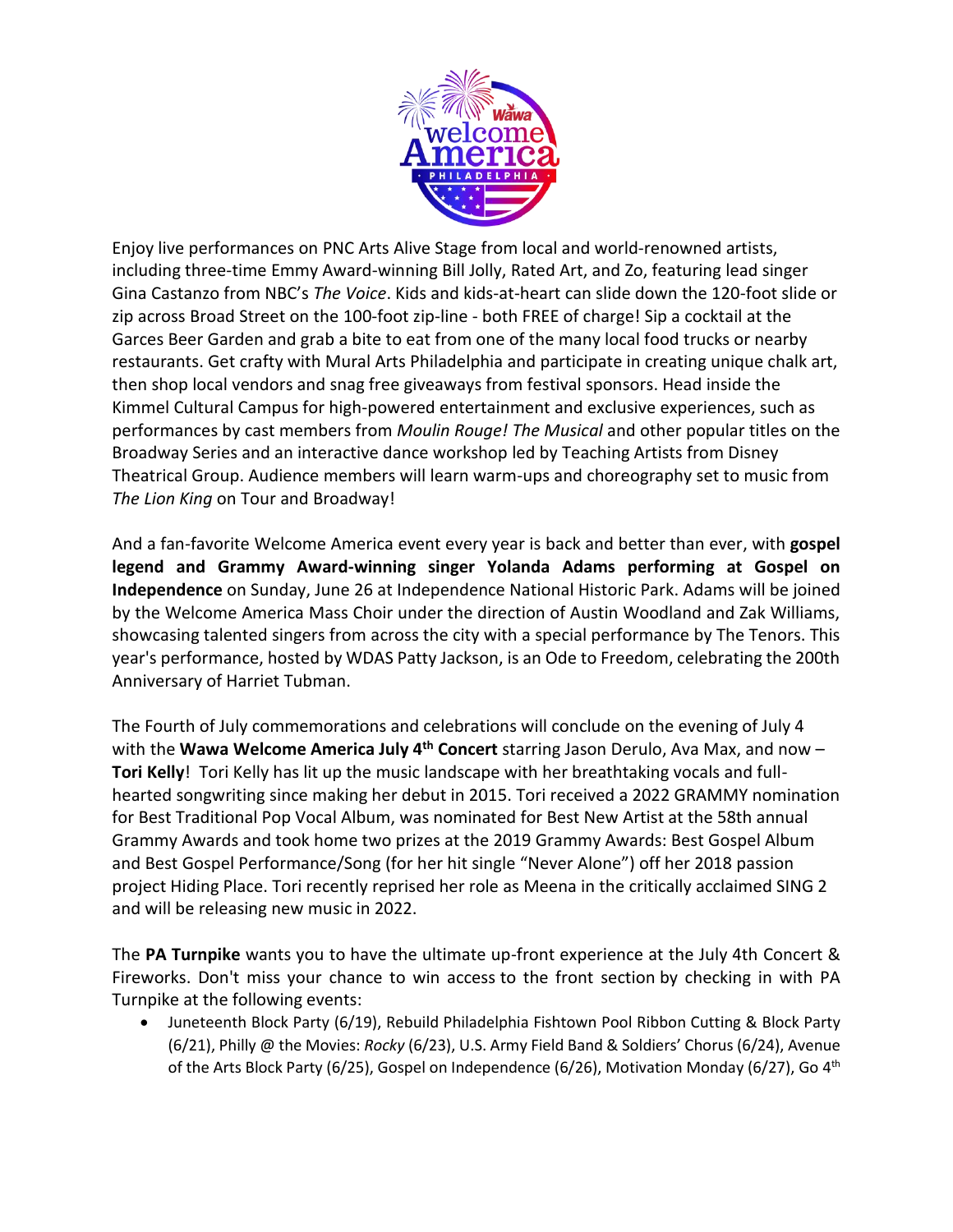

& Learn (6/28), "Summer Solstice" White Party (6/30), Our America Now (7/1), Pershing's Own Concert & Waterfront Fireworks (7/2), POPS on Independence (7/3), Party on the Parkway (7/4)

The full festival schedule, events, and the original press release including all event info can be found on [welcomeamerica.com.](https://welcomeamerica.com/) **Media** – to apply for credentials and for information on which festival events require credentials, please visit: [https://welcomeamerica.com/media/#media](https://welcomeamerica.com/media/#media-credentials)[credentials](https://welcomeamerica.com/media/#media-credentials)

More new information and programming updates are provided below:

# **WAWA WELCOME AMERICA 2022 FESTIVAL UPDATES AND NEW ANNOUNCEMENTS:**

**PNC Presents: Avenue of the Arts Block Party @ the Kimmel Cultural Campus (6/25)**— PNC Arts Alive Stage was curated by Influence Entertainment & will be hosted by Radio One on-air personality Daysha Ali and feature: DJ Touchtone, Gina Zo, Bill Jolly, Rated Art, Suzanne Christine, Philly Girls Jump, Universal African Dance & Drum Ensemble, Project Song Bird, Edgardo Cintron & Inca Band, and DJ Geez

**Motivation Monday presented by Independence Blue Cross**—Independence Blue Cross, the Official Health and Wellness Partner, joins Wawa Welcome America in presenting a new, signature wellness event. The evening offers community fun and engaging ways to come together and practice positive mental, physical, and emotional well-being. Guests can participate in free fitness classes, explore local wellness offerings, and have the chance to enter-to-win exciting prizes.

Monday, June 27, 4:00 p.m. – 9:00 p.m., Eakins Oval | 24th Street & Benjamin Franklin Parkway

Free classes include **Zumbini** with Alyssa Gentes, **HIIT Training** with Osayi Osunde from Fit Academy, **Yoga** with Mariel Freeman and DJ Abby Klein from Three Queens and a **Meditation Session** with Jade Javon.

The Wellness Village will feature pop-up activations from Independence Blue Cross, The Food Trust, Indigo, Philadelphia Runner, Athleta, Black Girls with Green Thumbs, Philadelphia Union, Come Alive 215, Cultivare and WURD.

**Our America Now**—Set along Philadelphia's iconic waterfront, this immersive experience brings to life pivotal moments of diverse American history and tells the stories of influential individuals.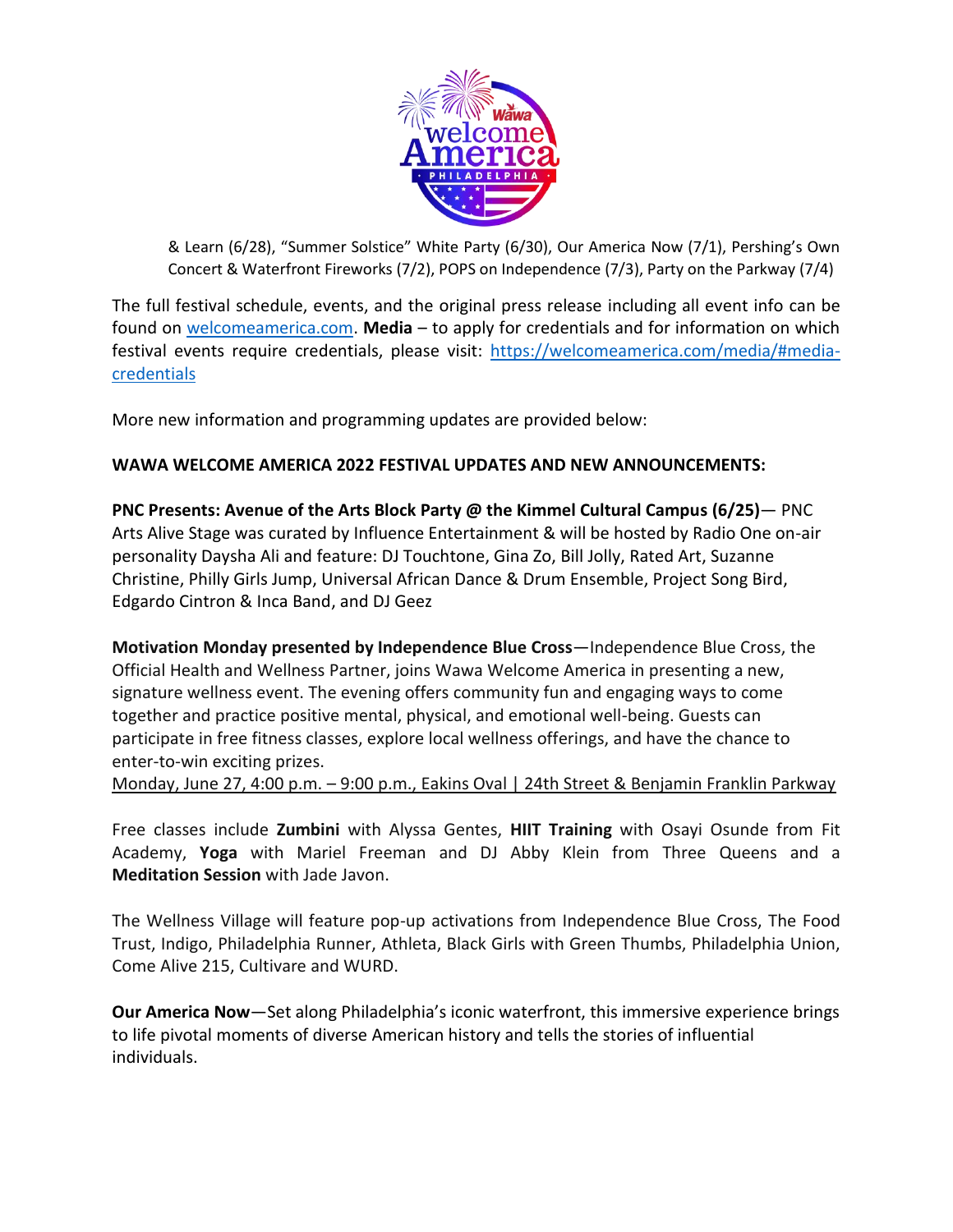

MC'd by NBC10's Aunyea Lachelle and Karen Hau as artists from Olive Dance Theatre, Voices In Power, We The People Stage, and more will use spoken word, dance, and song to portray personal and historical stories rooted in passionate expressions of freedom.

Guests will be invited to be part of the performance by joining the storytelling stage. This event features DJs, food trucks, live artistic performances, and interactive activities, with a grand fireworks finale!

Friday, July 1, 6:00 p.m.-10:00 p.m., Cherry Street Pier & Race Street Pier

**Celebration of Community & Culture @ Esperanza Arts Center** – Immerse yourself in the rich and vibrant Latin cultures found across our city. Enjoy a festive block party style atmosphere complete with Latin food, music, including Rumba 106.1's legendary DJ Johnny V, vendors and more before heading inside the Esperanza Arts Center for performances by Argentinian pianist Emiliano Messiez and his quartet. There will also be performances and dance lessons with members of the Philadelphia Argentine Tango School. This event is proudly supported by Temple University's School of Sport, Tourism & Hospitality Management and Fox School of Business. Saturday, July 2, 11:00 a.m.-3:00 p.m., Esperanza, Bristol Street between 3<sup>rd</sup> & 5<sup>th</sup>

**Free Museum Days**—Philadelphia's most notable museums, cultural institutions, and attractions will open their doors free of charge, or, for a pay-what-you-wish donation, throughout the entire festival.

The updated full Free Museum Day Series includes: *Times per museum may vary.*

- **Sunday, June 19,** 10 AM 5 PM | African American Museum in Philadelphia *courtesy of Wawa*
- **Monday, June 20,** 10 AM 2 PM | Historic Rittenhouse Town
- **Tuesday, June 21,** 9 AM 5 PM | Museum of Illusions Philadelphia **\****pre-registration required;* 9:30 AM - 4:30 PM | Wagner Free Institute of Science; 10 AM – 1 PM | Betsy Ross House and Elfreth's Alley Museum; 10 AM – 4 PM Fireman's Hall Museum
- **Wednesday, June 22,** 11 AM 5 PM | Shofuso Japanese Cultural Center (Pay What You Wish) \**pre-registration required*; 6 PM - 10 PM | Eastern State Penitentiary Historic Site *\*pre-registration required*
- **Thursday, June 23,** 10 AM 6 PM | Simeone Foundation Automotive Museum; 10 AM 4 PM | Pennsylvania Academy of the Fine Arts \*pre-registration required
- Friday, June 24, 10 AM 3:30 PM | Masonic Temple, Library and Museum *\*tours only, firstcome, first-serve at 10 AM, 11 AM, 1 PM, 2 PM, and 3 PM*; 10 AM - 8:30 PM | Rodin Museum (Pay What You Wish); 11 AM – 5 PM | "POOL: A Social History of Segregation" - Fairmount Water Works Interpretive Center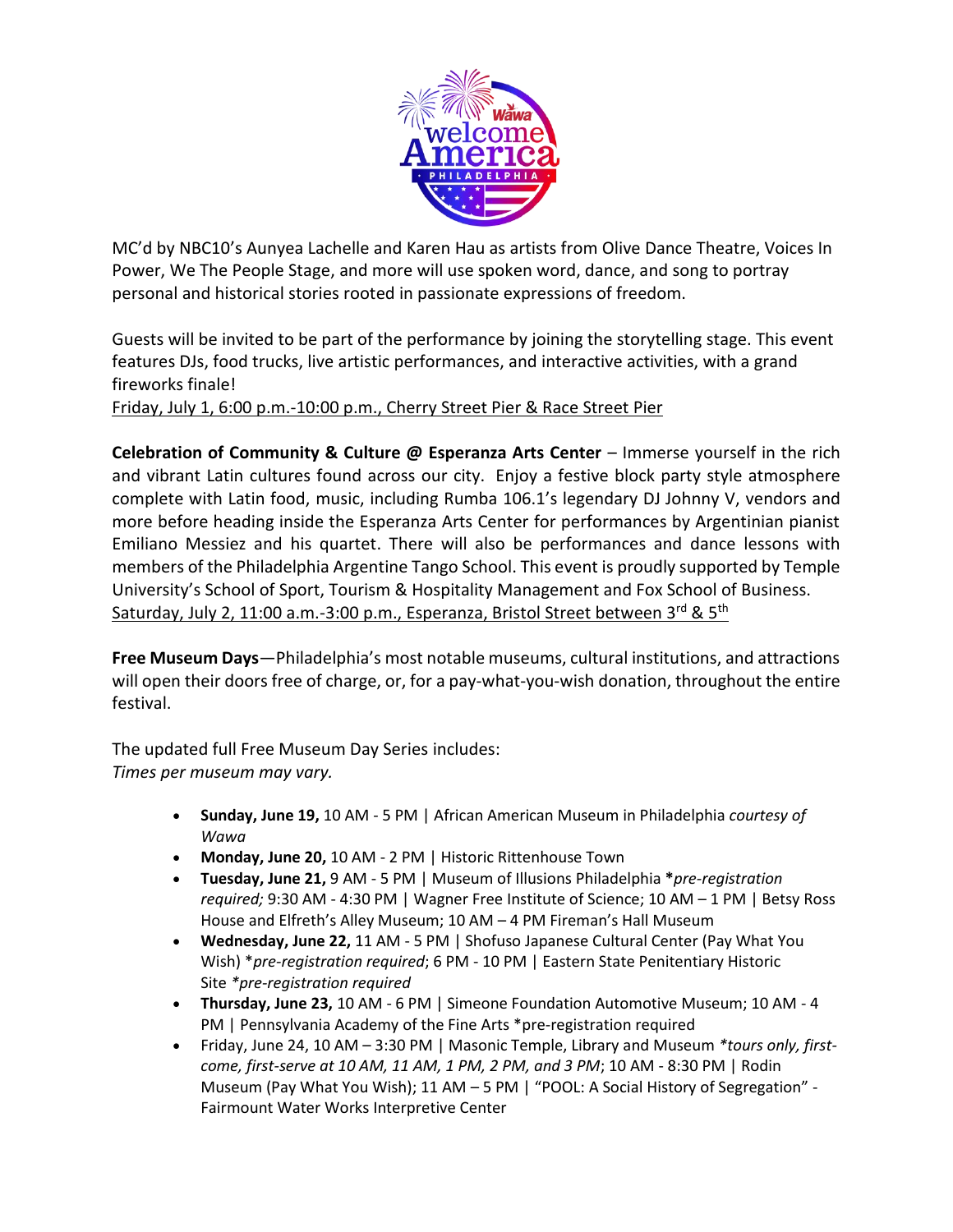

- **Saturday, June 25,** 10 AM 4 PM | Arch Street Meeting House; 1 PM 5PM |Paul Robeson House & Museum (Pay What You Wish) *\*pre-registration required*
- **Sunday, June 26,** 12 PM 5 PM | Neon Museum of Philadelphia (Pay What You Wish)
- **Monday, June 27,** 10 AM 5 PM | Philadelphia Insectarium & Butterfly Pavilion (Pay What You Wish)
- **Tuesday, June 28,** 9 AM 5 PM | Free Library of Philadelphia Rare Book Department; 10 AM - 5 PM | The Mütter Museum of the College of Physicians of Philadelphia (Pay What You Wish)
- **Wednesday, June 29,** 10 AM 5 PM | National Constitution Center *courtesy of Wawa*
- **Thursday, June 30,** 9 AM 4 PM | John Heinz National Wildlife Refuge at Tinicum; 10 AM 4 PM | American Swedish Historical Museum; 12 PM - 4 PM | Wyck Historic House, Garden, and Farm
- **Friday, July 1**, 10 AM 3:30 PM | Masonic Temple, Library and Museum *\*tours only, firstcome, first-serve at 10 AM, 11 AM, 1 PM, 2 PM, and 3 PM*; 10 AM - 5 PM | Penn Museum *\*pre-registration required* and Faith and Liberty Discovery Center, and Science History Institute; 10 AM - 8:30 PM | Rodin Museum (Pay What You Wish); 11 AM - 4 PM | Powel House
- **Saturday, Ju**l**y 2**, 10 AM 5 PM | National Liberty Museum; 1 PM 4 PM | Stenton
- **Sunday, July 3**, 10 AM 5 PM | Philadelphia Museum of Art (Pay What You Wish) and The Barnes Foundation *\*pre-registration required*
- **Monday, July 4**, 10 AM 5 PM | Weitzman National Museum of American Jewish History | 11 AM - 4 PM Christ Church and Burial Ground

**Chill Moody Experience**— Returning for their 5th year, the Chill Moody Experience features Girls.Like.nicethings, presented by nicethingsMUSIC. The mission of the Chill Moody Experience is to "welcome America" to the sounds of some of Philly's brightest breakthrough talent and brands. Curated by Philadelphia Music Ambassador, Chill Moody. Girls.Like.nicethings will feature performances by DJ Laced Up, Carla Gamble, Essence Natay, Queen Jo and Killsing. Produced in partnership with Nicethings and East Market.

Thursday, June 23, 5:00 p.m. – 9:00 p.m., courtyard of East Market, 1100 Market Street

### **SPONSORS MAKE IT ALL FREE!**

The annual Wawa Welcome America festival is produced in partnership with the City of Philadelphia, and made possible by generous sponsors, including title partner Wawa, Comcast NBCUniversal and their local broadcast stations NBC10 & Telemundo62, Independence Blue Cross, Visit Philadelphia, and Live Nation.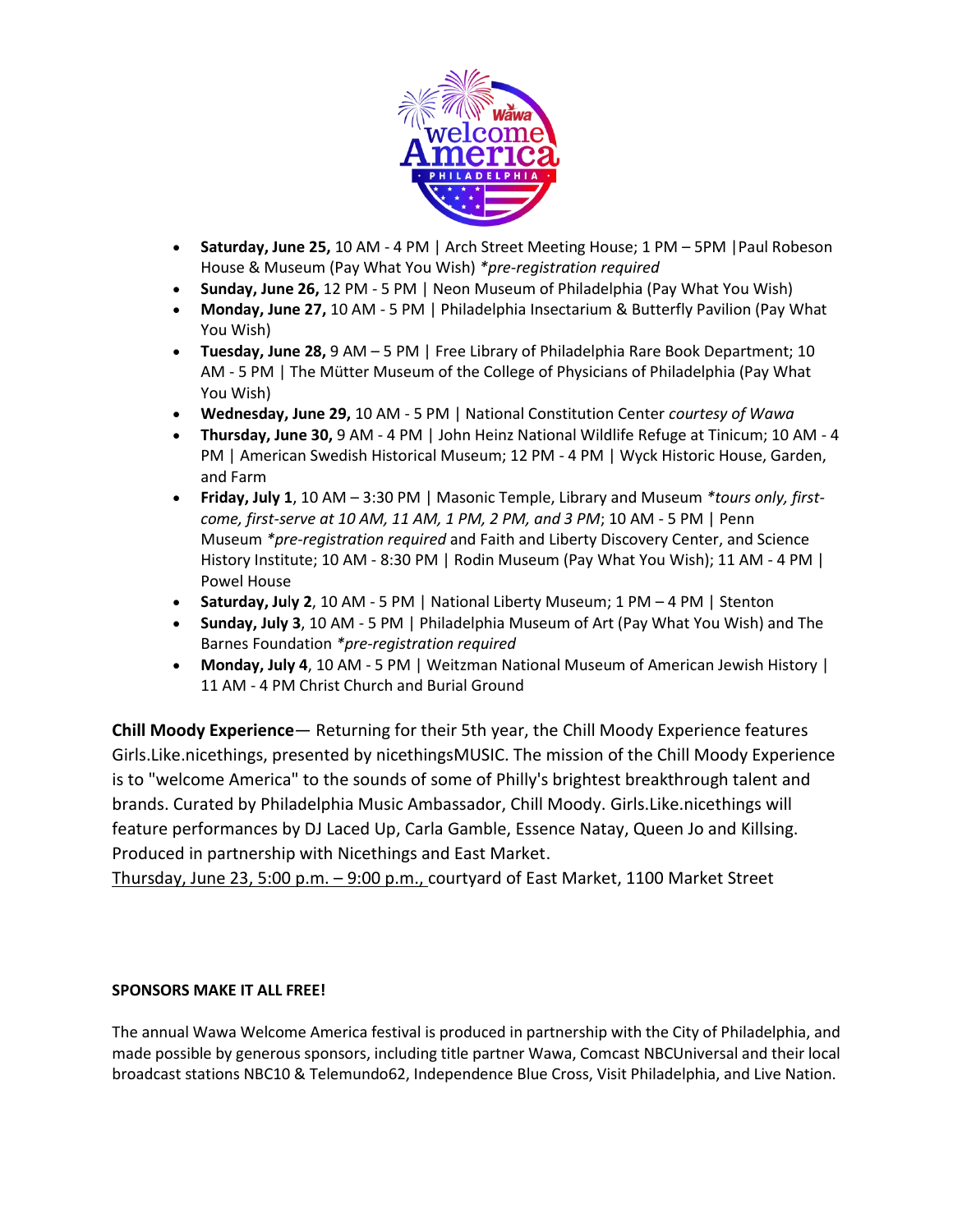

Festival events and programming also made possible by The African American Museum in Philadelphia, PNC Bank, Freedom Mortgage, Pennsylvania Turnpike, PECO, Einstein Healthcare Network now a part of Jefferson Health, Pennsylvania Lottery, Philadelphia International Airport, the United States Army, PNC Arts Alive, Kimmel Cultural Campus, Temple University, iHeartMedia Philadelphia, East Market, The Bourse Food Hall, BMW of the Main Line, Sundance Vacations, Radio One, Nicethings Music LLC, Books In Homes USA, Avenue of the Arts, Independence National Historical Park, Global Philadelphia, Independence Visitor Center Corporation, The Philly POPS, the U.S. Army Field Band & Soldiers' Chorus, Mural Arts Philadelphia, Rebuild Philadelphia, Esperanza Academy Charter School, Pyrotechnico, Delaware River Waterfront Corporation, Historic Philadelphia, University of Pennsylvania, Penn Athletics, the Notary Hotel, Cashman & Associates, and Chatterblast Media.

### **QUOTES**

"We are so excited to kick off this year's festival and are thrilled with all these new additions and updates to our already robust programming, making Wawa Welcome America the greatest free festival in the nation," said **Michael DelBene, President & CEO, Welcome America, Inc.** "As always, we are grateful to the City of Philadelphia and all our incredible sponsors for their support as we partner together to deliver our best festival yet. We can't wait to invite residents and visitors alike to join in the celebration."

"After a brief rest, we are coming together on the Parkway - stronger than ever - to celebrate our nation's birthday and reconnect through the incredible power of music," said **Geoff Gordon, Regional President, Live Nation Northeast**. "This year's amazing lineup of Tori Kelly, Ava Max, and Jason Derulo will have Philadelphia singing, dancing and celebrating. We would like to thank our partners at Wawa, Welcome America, and the City of Philadelphia for making it possible to be back on Parkway for an unforgettable celebration for Philadelphia by Philadelphia."

"The energy and excitement throughout Philadelphia during Wawa Welcome America is incomparable," said **Rachel Ferguson, Chief Innovation and Global Diversity Officer at Visit Philadelphia**. "From Juneteenth to July Fourth the city is wrapped in top-notch programming that shines a light on our nation's complex history while showcasing all that Philadelphia has to offer. This year, Visit Philadelphia is honored to again play a role in our city's festival as we proudly present Gospel on Independence starring gospel legend Yolanda Yvette Adams. It will be an event you won't want to miss!"

"PNC is a National Main Street bank, and we can think of few things more meaningful than celebrating our nation's journey from freedom to liberty, as a presenting sponsor of the Welcome America festival," said **Joe Meterchick, PNC Bank regional president for Philadelphia, Delaware, and Southern New Jersey**. "The PNC team looks forward to welcoming our friends and neighbors across the city to events the entire community can enjoy."

#### **About Welcome America, Inc.**